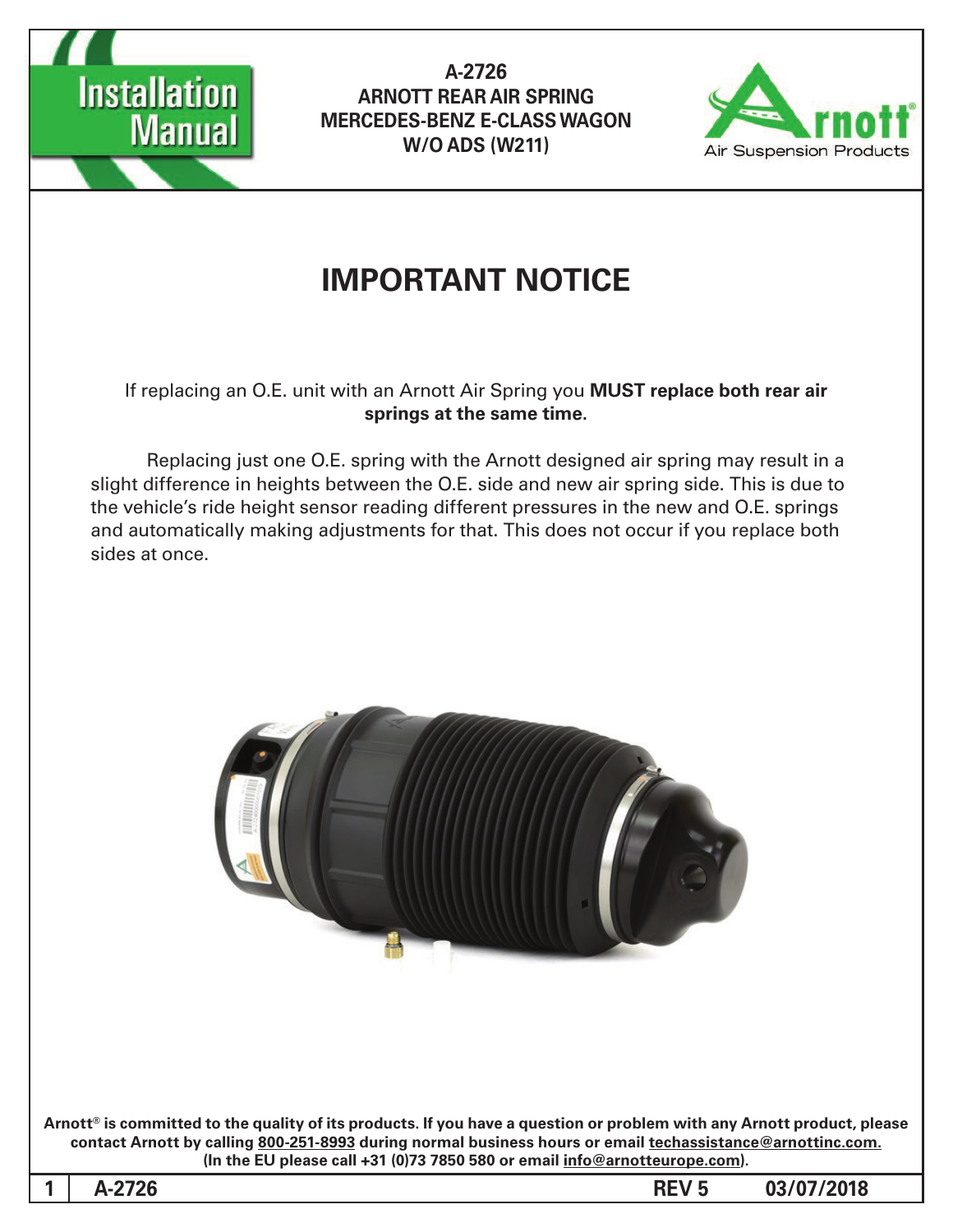



Congratulations on your purchase of an Arnott® air suspension product. We at Arnott Incorporated are proud to offer a high quality product at the industry's most competitive pricing. Thank you for your confidence in us and our product.

Proper installation is essential to experience and appreciate the benefits of this system. Please take a moment to review these installation instructions before you begin to install these components on your vehicle. The removal and installation of air suspension products should only be performed by a fully qualified, ASE Certified, professional.

It is equally important to be aware of all necessary safety measures while installing your new Air Suspension System. This includes proper lifting and immobilizing of the vehicle and isolation of any stored energy to prevent personal injury or property damage.

# "Engineered to Ride, Built to Last®"





*WARNING: The air suspension system is under pressure (up to 10 bar, or 150 lbf/in). Verify pressure has been relieved* and disconnect power to the air suspension system prior to disassembly. Do not allow dirt or grease to enter the system. Always wear standard hand, ear, and eye protection when servicing the air suspension system.

Arnott<sup>®</sup> is committed to the quality of its products. If you have a question or problem with any Arnott product, please contact Arnott by calling 800-251-8993 during normal business hours or email techassistance@arnottinc.com. (In the EU please call +31 (0)73 7850 580 or email info@arnotteurope.com).

2 A-2726 **REV 5 03/07/2018**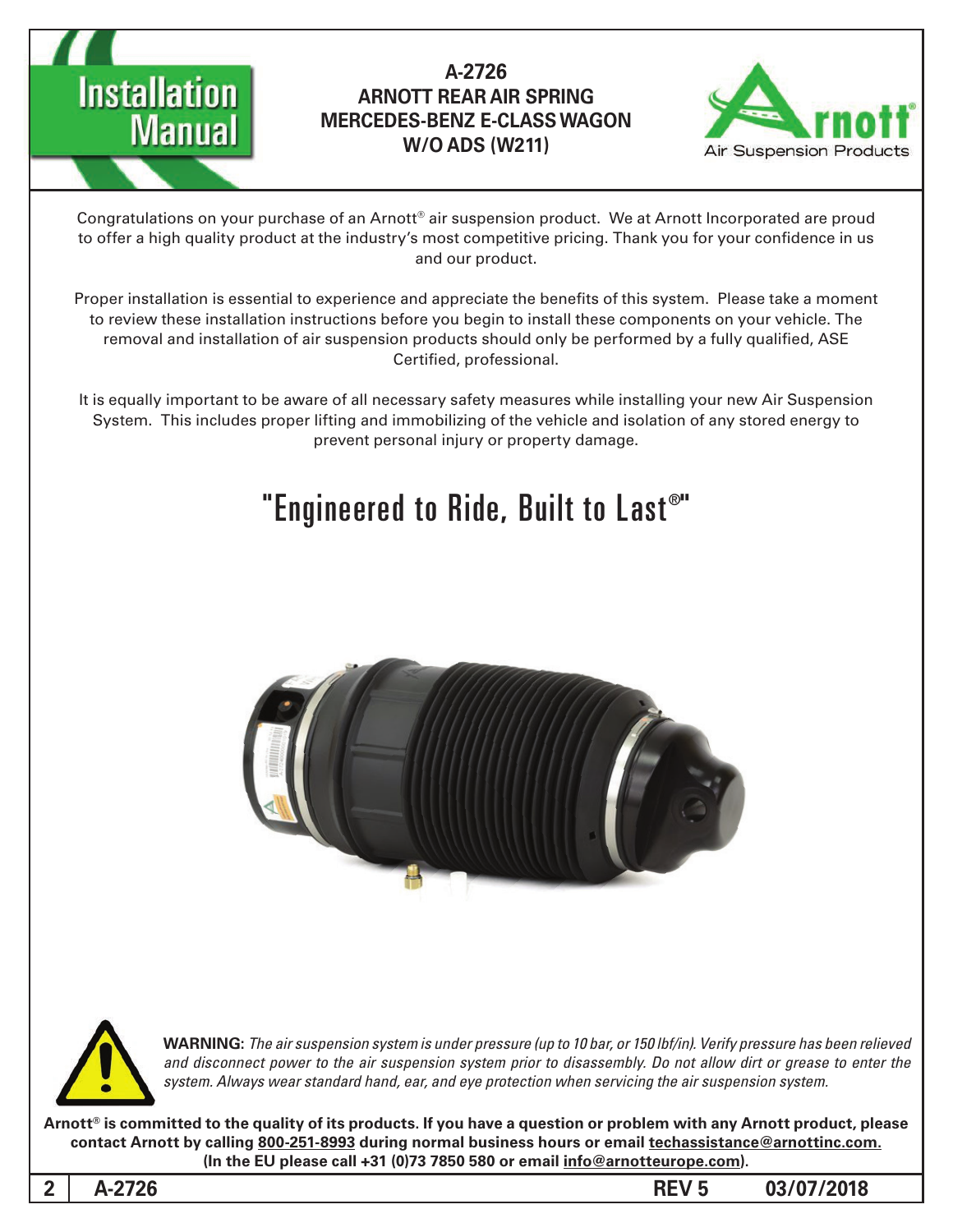



#### **GENERAL INFORMATION:**

Reading this manual signifies your agreement to the terms of the general release, waiver of liability, and hold harmless agreement, the full text of which is available at www.arnottinc.com.

- Not to be stored below  $5^{\circ}$ F (-15 $^{\circ}$ C) or above 122 $^{\circ}$ F (50 $^{\circ}$ C).
- Avoid damage to air lines and cables.
- Removal and installation is only to be performed by fully qualified personnel.
- Use car manufacturer's diagnostic software.

**CAUTION:** Damage to the vehicle and air suspension system can be incurred if work is carried out in a manner other than specified *in the instructions or in a different sequence.* 



 *to how on manual s'owner your consult components electric with working while circuits short of possibility the avoid To* disconnect your battery.



*Consult your vehicle owner's manual, service manual, or car dealer for the correct jacking points on your vehicle and for* additional care, safety and maintenance instructions. Under no circumstances should any work be completed underneath the vehicle if it is not adequately supported, as serious injuries and death can occur.

#### **AIR SPRING REMOVAL**



The air spring(s) contains a solenoid valve. Once inflated, only the "Mercedes DAS Star" diagnostic computer can deflate *the air spring(s).* 

- 1. SET THE STEERING TO STRAIGHT AHEAD.
- 2. RAISE THE VEHICLE.
- 3. REMOVE THE REAR WHEELS. (FIGURES 1, 2)







**FIGURE 1** FIGURE 2

**03/07/2018 5 REV -2726A 3**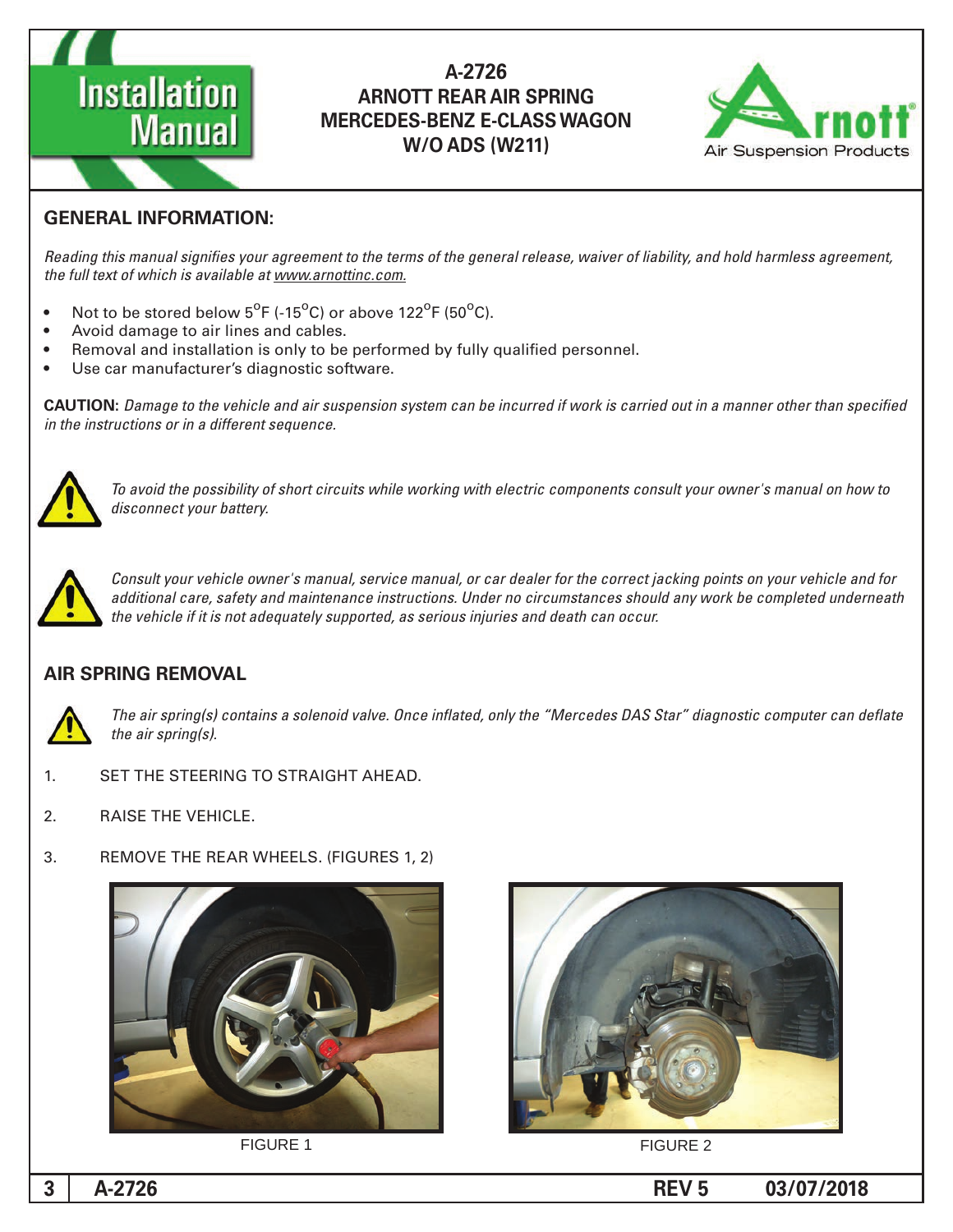



4. LOCATE AND REMOVE THE ELECTRICAL PLUG FROM THE AIR SPRINGS TOP MOUNT. (FIGURE 3)



**FIGURE 3** 

5. LOCATE AND REMOVE THE AIR LINE FROM THE AIR SPRINGS TOP MOUNT USING A MERCEDES SOCKET WRENCH (211 589 00 90 00) OR OTHER SUITABLE METHOD. (FIGURES 4, 5)



FIGURE 4 FIGURE 5





6. LOOSEN AND REMOVE THE LOWER SHOCK MOUNTING NUT AND BOLT. (FIGURE 6)



**FIGURE 6** 

**03/07/2018 5 REV -2726A 4**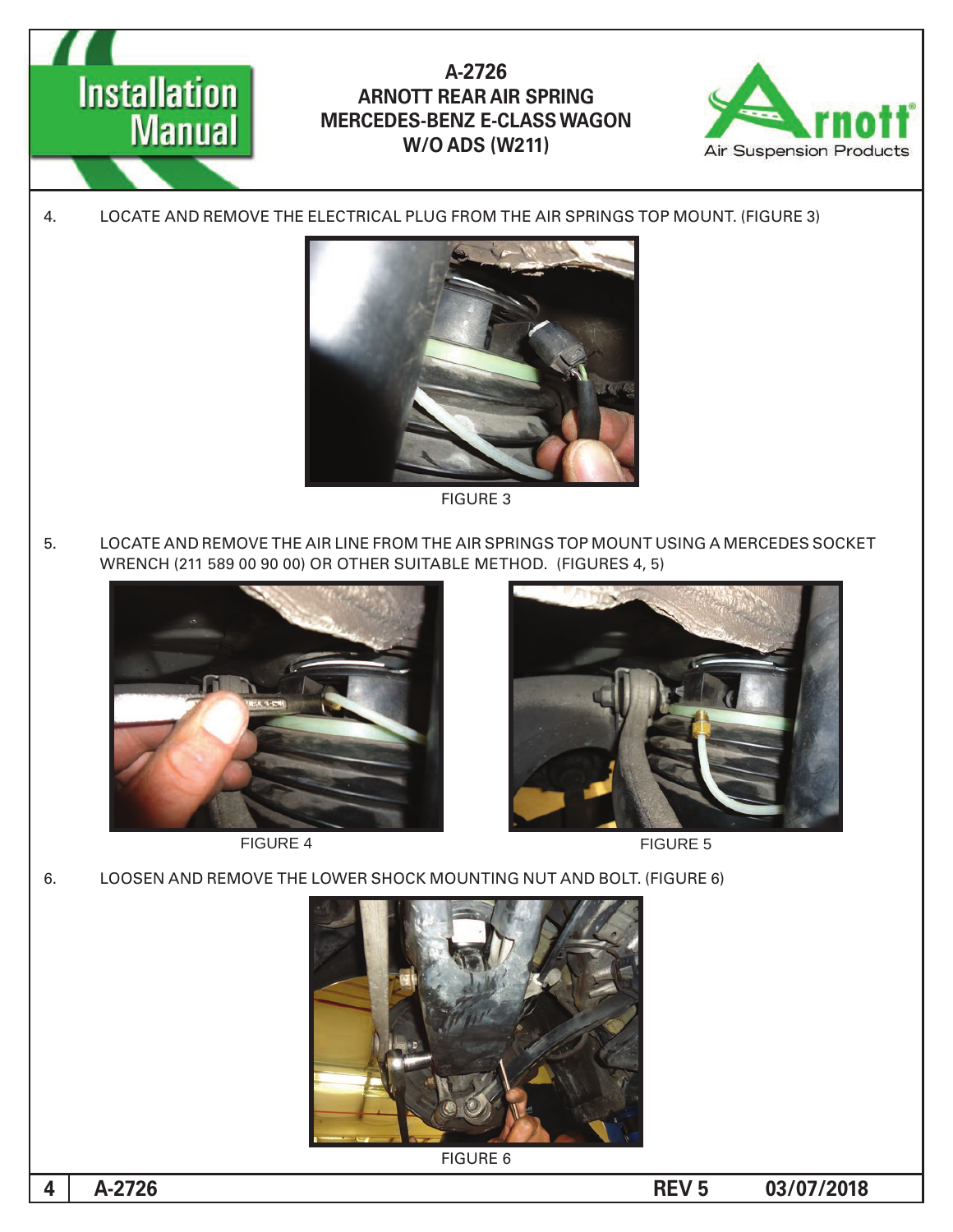



7. LOOSEN AND REMOVE THE REAR CONTROL ARM NUT AND BOLT. (FIGURE 7)



**FIGURE 7** 

8. DISLOCATE THE AIR SPRING'S TOP MOUNT FROM THE VEHICLE. (FIGURE 8)



8 FIGURE

9. LOOSEN AND REMOVE THE AIR SPRING'S LOWER MOUNTING NUT AND BOLT. (FIGURE 9)



**FIGURE 9** 

**03/07/2018 5 REV -2726A 5**